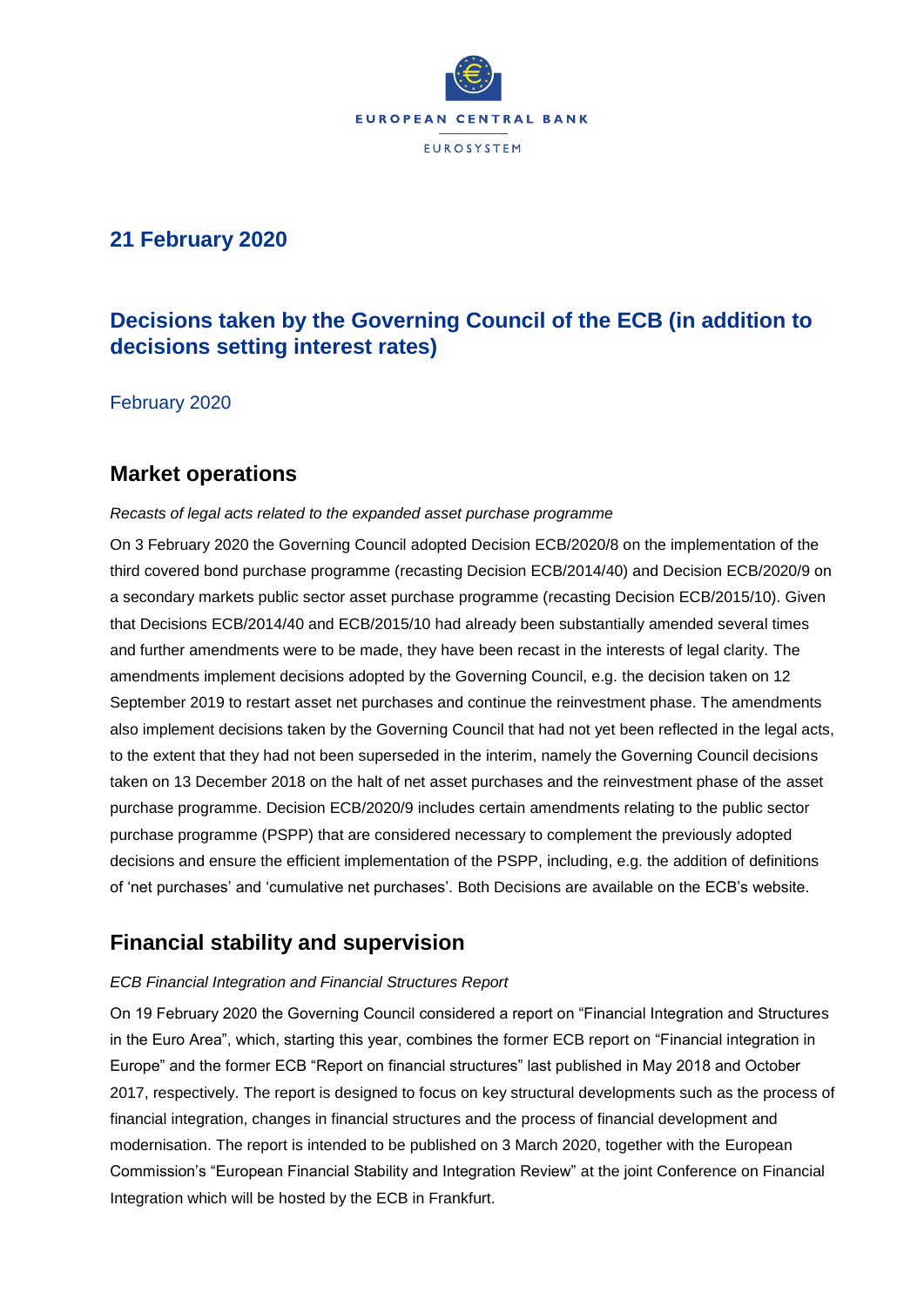## **Market infrastructure and payments**

*Eligibility of a new link between securities settlement systems for use in Eurosystem credit operations*

On 6 February 2020 the Governing Council approved the assessment of one new direct link, from the Spanish securities settlement system Iberclear ARCO to the Portuguese securities settlement system Interbolsa, as eligible for use in Eurosystem credit operations. The updated list of eligible links is available on the ECB's website.

# **Advice on legislation**

*ECB Opinion on the right of insolvency administrators and liquidators of credit institutions to hold funds in an account in Latvijas Banka*

On 30 January 2020 the Governing Council adopted Opinion CON/2020/4 at the request of the Ministry of Finance of the Republic of Latvia.

*ECB Opinion on the sanctioning powers of BNB within close cooperation and the official exchange rate of the Bulgarian lev*

On 30 January 2020 the Governing Council adopted Opinion CON/2020/5 at the request of Българска народна банка (Bulgarian National Bank, BNB).

*ECB Opinion on changes to the governance of De Nederlandsche Bank and the formal establishment of the Financial Stability Committee*

On 31 January 2020 the Governing Council adopted Opinion CON/2020/6 at the request of the Minister for Finance of the Netherlands.

*ECB Opinion on the Supervisory Board of Eesti Pank*

On 5 February 2020 the Governing Council adopted Opinion CON/2020/7 at the request of the Finance Committee of the Estonian Parliament.

## **Corporate governance**

*Operational preparations in view of the Bank of England ceasing to be a member of the European System of Central Banks*

On 22 January 2020, in anticipation of the withdrawal of the United Kingdom from the European Union with effect from 1 February 2020, the Governing Council approved an adjustment of the ECB capital key whereby the € 58 million paid-up capital will be repaid to the Bank of England whose share will be redistributed among the remaining national central bank members of the European System of Central Banks (ESCB). Various legal instruments were amended to make the necessary adjustments. The Governing Council adopted the following legal acts: (i) Decision ECB/2020/3 on the national central banks' percentage shares in the key for subscription to the ECB's capital and repealing Decision (EU)2019/43; (ii) Decision ECB/2020/4 on the paying-up of the ECB's capital by the national central banks of Member States whose currency is the euro and repealing Decision (EU) 2019/44; (iii) Decision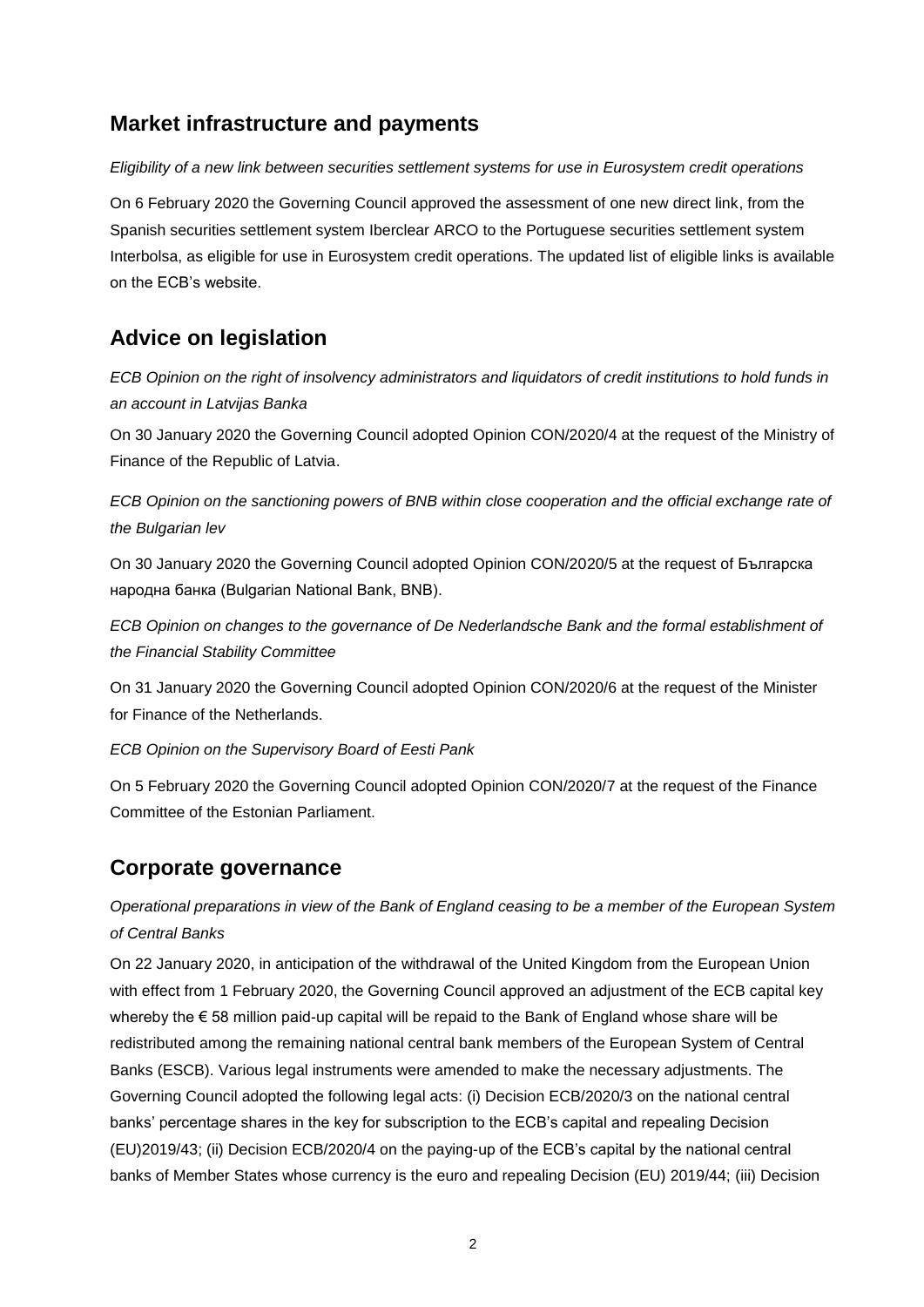ECB/2020/5 laying down the terms and conditions for transfers of the ECB's capital shares between the national central banks and for the adjustment of the paid-up capital and repealing Decision (EU) 2019/45; (iv) Decision ECB/2020/6 laying down the measures necessary for the contribution to the ECB's accumulated equity value and for adjusting the national central banks' claims equivalent to the transferred foreign reserve assets and repealing Decision (EU) 2019/46; and (v) Decision ECB/2020/7 amending Decision ECB/2010/29 of the ECB of 13 December 2010 on the issue of euro banknotes. These legal acts provide for the adjustment of the key for subscription to the ECB's capital, triggered by the Bank of England ceasing to be a member of the ESCB. The Governing Council also endorsed an amended Agreement on the Exchange Rate Mechanism (ERM II) between the ECB and the national central banks of the Member States outside the euro area to remove the United Kingdom from the Agreement. Finally, the Governing Council approved operational arrangements with regard to the Bank of England ceasing to participate as a member in the work of the ESCB. A press release on the adjustments to the ECB capital key, all legal acts and the revised ERM II Agreement are available on the ECB's website.

#### *ECB Annual Accounts for 2019*

On 19 February 2020 the Governing Council approved the audited financial statements of the ECB for the financial year 2019. The Annual Accounts, together with a related press release, were published on the ECB's website on 20 February 2020. The management report for the year 2019 was published as part of the ECB's Annual Accounts.

#### *Chairperson of the Audit Committee of the ECB*

Mr Yannis Stournaras, Governor of the Bank of Greece and member of the Audit Committee of the ECB since 2018, assumed the function of Chair of the Audit Committee as of February 2020. In this role, Mr Stournaras succeeds Mr Ewald Nowotny, former Governor of the Oesterreichische Nationalbank, whose term of office expired last year.

## **Statistics**

### *Public consultation on amendments to the Regulation on monetary financial institutions balance sheet items statistics*

On 5 February 2020 the Governing Council approved the launch of a public consultation on a draft amending Regulation amending Regulation ECB/2013/33 concerning the balance sheet of the monetary financial institutions sector. Following a periodical review, usually performed over a five-year cycle to ensure that monetary financial institutions balance sheets statistics meet user needs and are fit for their purpose – and to that end address a number of high priority requirements for additional data for analysing monetary and credit developments – revisions have been proposed and subjected to a merits and costs procedure undertaken by the Eurosystem/ESCB Statistics Committee in close cooperation with users. The material related to this public consultation which runs until mid-March 2020 is available on the ECB's website.